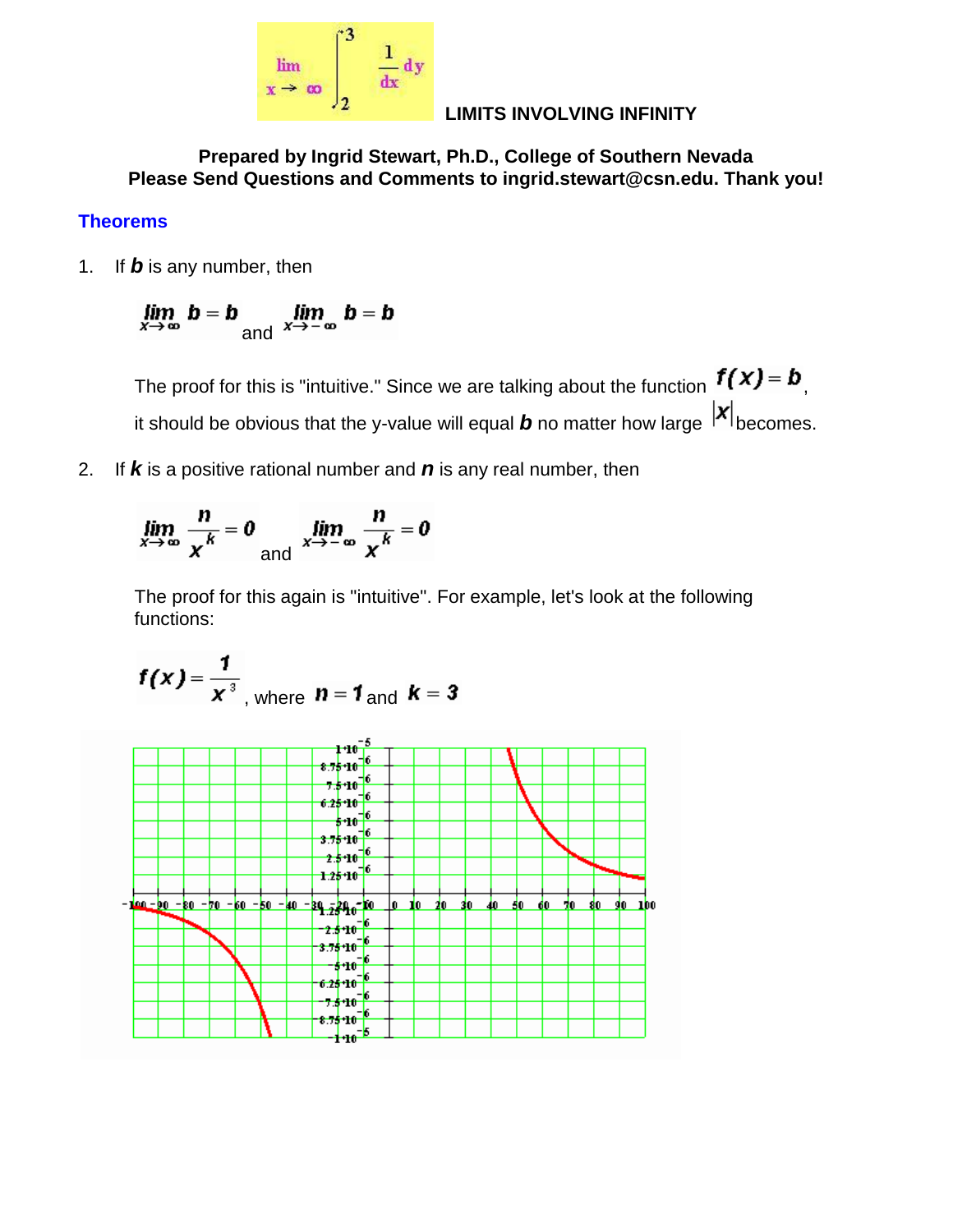$$
f(x) = {1000 \over x^{{2/3} \over 3}}
$$
, where  $n = 1000$  and  $k = {2 \over 3}$ .



Both graphs indicate that as  $|x|$  gets larger and larger (*x* approaches infinity or  $x \rightarrow \infty$ ) the yvalues get smaller and smaller and ultimately approach *0*.

## **Again, be sure that you distinguish between "approaching" and "arriving".**

Of course, *y* would never equal *0* because it isn't even in the range of the functions. However, given a large enough x-value, it will eventually be soooooo small that it might as well be *0*!

Therefore, we can say 
$$
\lim_{x \to \infty} \frac{1}{x^3} = 0
$$
 and  $\lim_{x \to -\infty} \frac{1}{x^3} = 0$ 

as well as 
$$
\lim_{x \to \infty} \frac{100}{x^{\frac{2}{3}}} = 0
$$
 and 
$$
\lim_{x \to -\infty} \frac{1}{x^{\frac{2}{3}}} = 0
$$

In this unit, we are only interested in finding  $\lim_{x\to\infty} f(x)$  and  $\lim_{x\to-\infty} f(x)$  for rational functions. To accomplish this, we must do the following:

- a. Find the highest power in the denominator.
- b. Divide every term in the function by *x* raised to this power and reduce.
- c. Use the *Limit Laws* from Unit 3 to find *The Limit*.

## **Finding Horizontal Asymptote in the Graph of Rational Functions**

In a Precalculus course we are usually asked to memorize a "recipe" for finding horizontal asymptotes of rational functions. However, this very "recipe" was actually found by observing what happens to the y-value as the x-value approaches positive and negative infinity.

 $\lim_{x\to\infty} f(x)$   $\lim_{x\to-\infty} f(x)$  and  $\lim_{x\to-\infty} f(x)$  actually allows us to find horizontal asymptotes of some functions.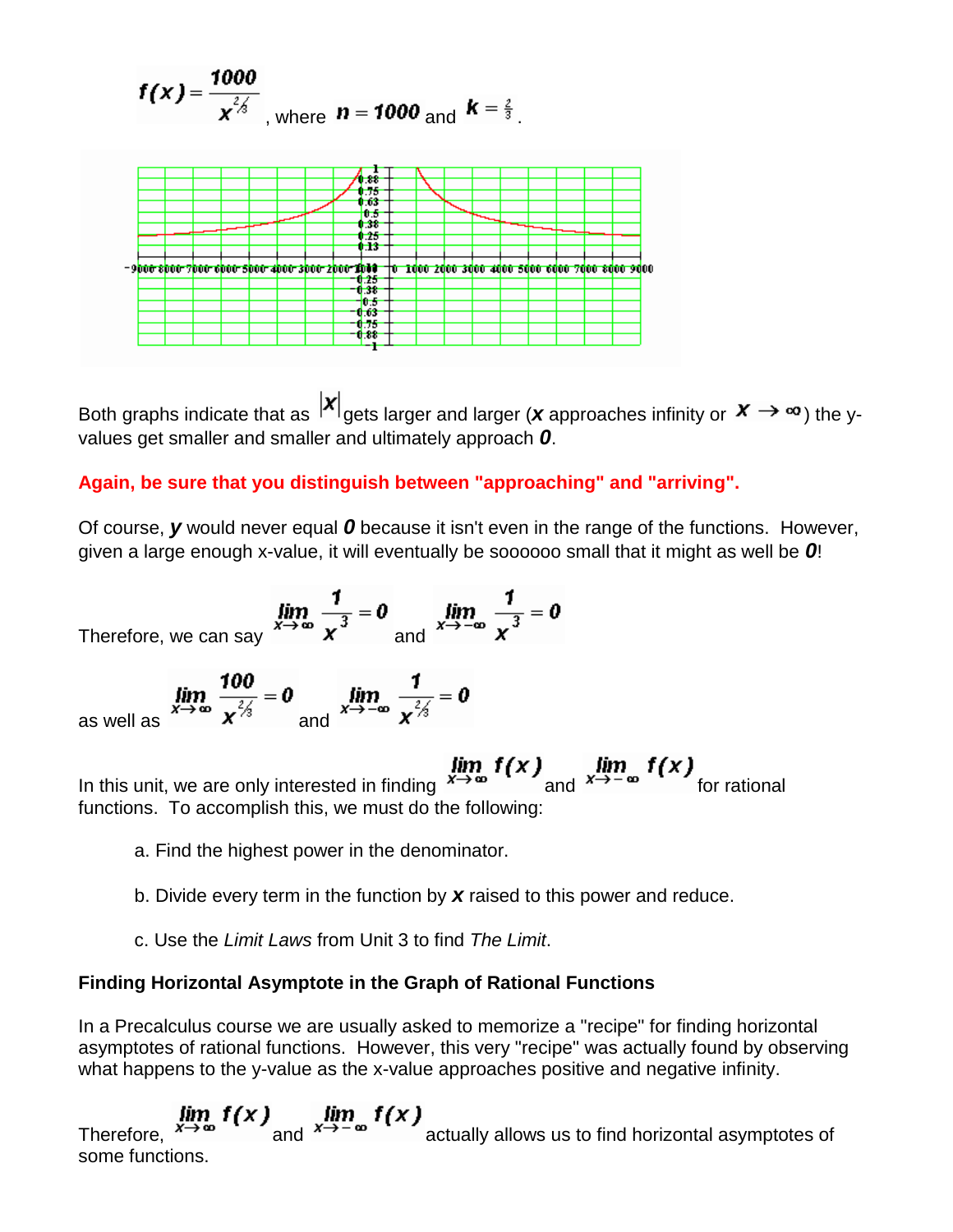**Problem 1:**

$$
\lim_{x\to\infty}\frac{3x^3-x+1}{6x^3+2x^2-7}
$$

The highest power in the denominator is  $3$ . Therefore, we will divide every term by  $\boldsymbol{x}^3$ . Remember that equality is preserved as long as **every** term is divided by  $\boldsymbol{X}^3$ .

$$
\lim_{x \to \infty} \frac{3x^3 - x + 1}{6x^3 + 2x^2 - 7} = \lim_{x \to \infty} \frac{\frac{3x^3}{x^3} - \frac{x}{x^3} + \frac{1}{x^3}}{\frac{6x^3}{x^3} + \frac{2x^2}{x^3} - \frac{7}{x^3}}
$$

$$
= \lim_{x \to \infty} \frac{3 - \frac{1}{x^2} + \frac{1}{x^3}}{6 + \frac{2}{x} - \frac{7}{x^3}}
$$

Now, the next steps will only be shown in this problem. Thereafter, they will be omitted! First, we'll use the *Quotient Limit Law*:

$$
\lim_{x \to \infty} \frac{3x^3 - x + 1}{6x^3 + 2x^2 - 7} = \frac{\lim_{x \to \infty} \left(3 - \frac{1}{x^2} + \frac{1}{x^3}\right)}{\lim_{x \to \infty} \left(6 + \frac{2}{x} - \frac{7}{x^3}\right)}
$$

Next, we'll use the *Sum/Difference Limit Law*:

$$
\lim_{x \to \infty} \frac{3x^3 - x + 1}{6x^3 + 2x^2 - 7} = \frac{\lim_{x \to \infty} 3 - \lim_{x \to \infty} \frac{1}{x^2} + \lim_{x \to \infty} \frac{1}{x^3}}{\lim_{x \to \infty} 6 + \lim_{x \to \infty} \frac{2}{x} - \lim_{x \to \infty} \frac{7}{x^3}}
$$

Finally, we use the *Theorems* above to find *The Limit*.

$$
\lim_{x \to \infty} \frac{3x^3 - x + 1}{6x^3 + 2x^2 - 7} = \frac{\lim_{x \to \infty} 3 - \lim_{x \to \infty} \frac{1}{x^2} + \lim_{x \to \infty} \frac{1}{x^3}}{\lim_{x \to \infty} 6 + \lim_{x \to \infty} \frac{2}{x} - \lim_{x \to \infty} \frac{7}{x^3}} = \frac{3 - 0 + 0}{6 + 0 - 0} = \frac{1}{2}
$$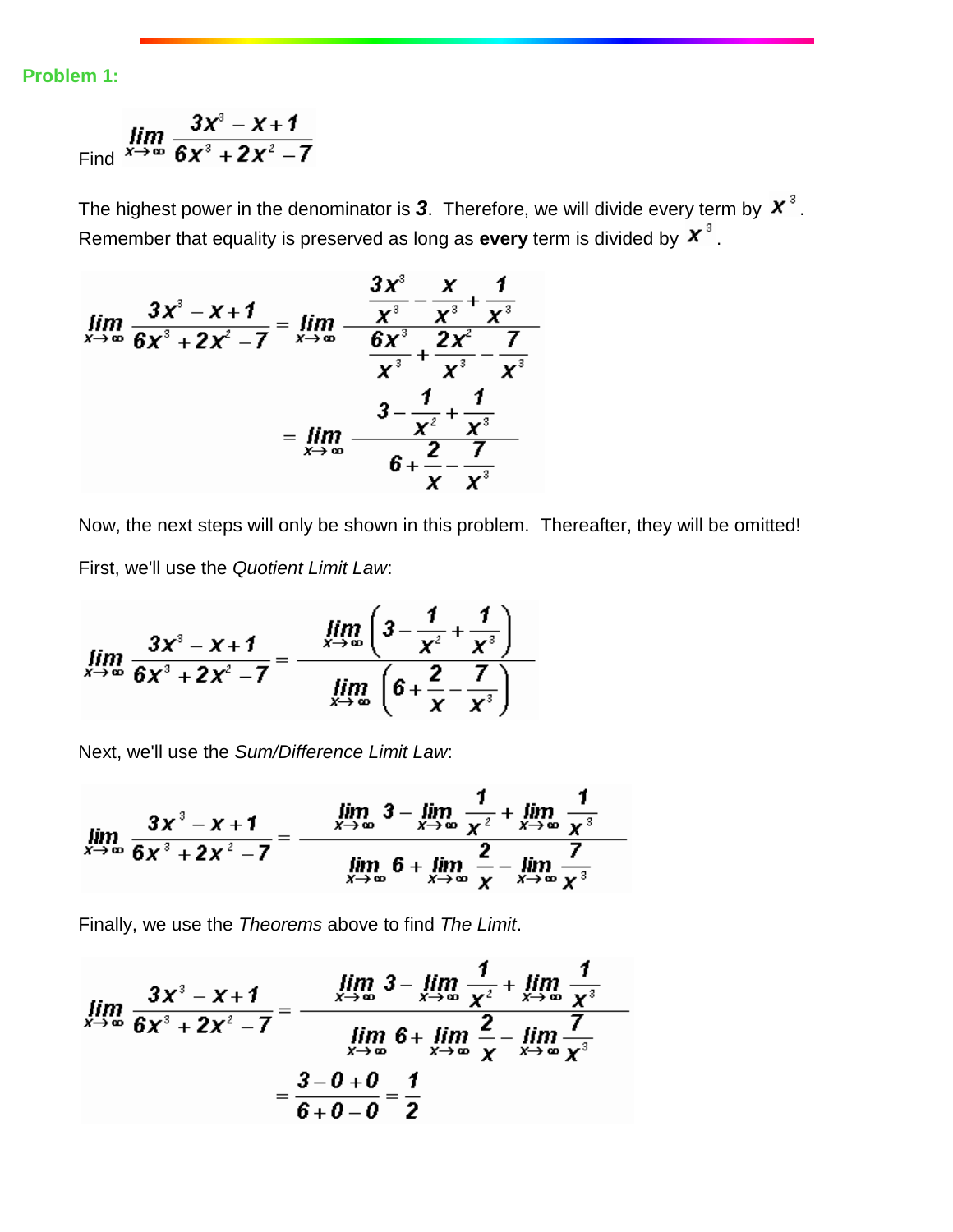Additionally, we have found the equation of the horizontal asymptote of the function

$$
f(x) = \frac{3x^3 - x + 1}{6x^3 + 2x^2 - 7}
$$
 It is  $y = \frac{1}{2}$ .

**Problem 2:**

Find 
$$
\lim_{x\to\infty}\frac{4x^2}{x^2-4x+3}
$$

The highest power in the denominator is 2. Therefore, we will divide every term by  $x^2$ .

$$
\lim_{x \to \infty} \frac{4x^2}{x^2 - 4x + 3} = \lim_{x \to \infty} \frac{\frac{4x^2}{x^2}}{\frac{x^2}{x^2} - \frac{4x}{x^2} + \frac{3}{x^2}}
$$

$$
= \lim_{x \to \infty} \frac{4}{1 - \frac{4}{x} + \frac{3}{x^2}}
$$

$$
= \frac{4}{1 - 0 + 0} = 4
$$

Additionally, we have found the equation of the horizontal asymptote of the function

$$
f(x) = \frac{4x^2}{x^2 - 4x + 3}
$$
 It is  $y = 4$ 

**Problem 3:**

Find 
$$
\lim_{x \to -\infty} \frac{3x^2 + 1}{2x^4 + x^2 - 1}
$$

The highest power in the denominator is  $4$ . Therefore, we will divide every term by  $x^*$ . Note that we are approaching negative infinity. That is, we are investigating what happens to the yvalue given negative x-values.

$$
\lim_{x \to -\infty} \frac{3x^2 + 1}{2x^4 + x^2 - 1} = \lim_{x \to -\infty} \frac{\frac{3x^2}{x^4} + \frac{1}{x^4}}{\frac{2x^4}{x^4} + \frac{x^2}{x^4} - \frac{1}{x^4}}
$$

$$
= \lim_{x \to -\infty} \frac{\frac{3}{x^2} + \frac{1}{x^4}}{2 + \frac{1}{x^2} - \frac{1}{x^4}}
$$

$$
= \frac{0 + 0}{2 + 0 - 0} = 0
$$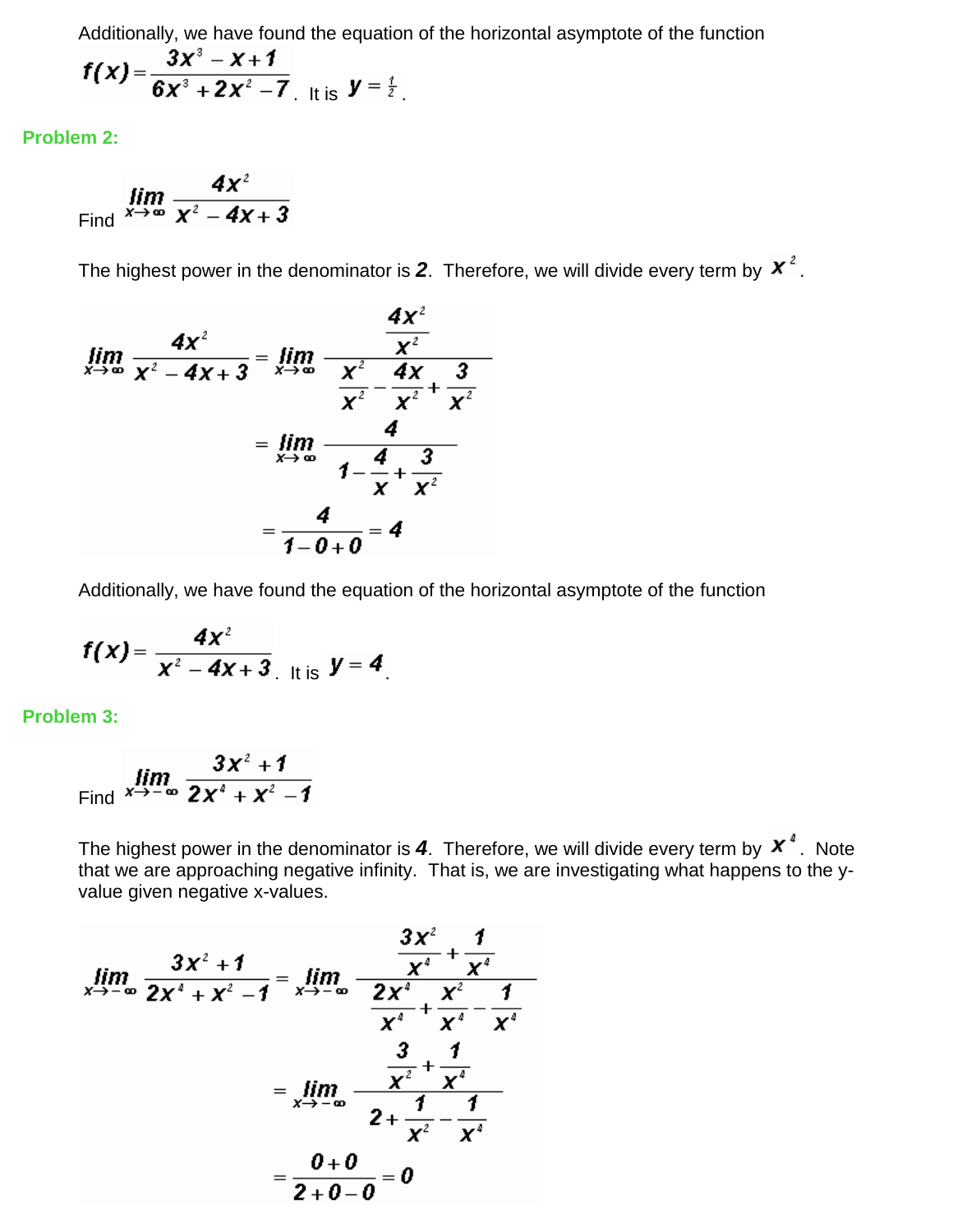Note that the same result would occur for  $\lim_{x\to\infty}\frac{3x^2+1}{2x^4+x^2-1}$ .

As a matter of fact, as long as we are dealing with rational functions, we can say with confidence that  $\lim_{x \to -\infty} = \lim_{x \to \infty}$ 

Additionally, we have found the equation of the horizontal asymptote of the function

$$
f(x) = \frac{3x^2 + 1}{2x^4 + x^2 - 1}
$$
 It is  $y = 0$ 

**Problem 4:**

Find 
$$
\lim_{x \to -\infty} \frac{2x^4 + x^2 - 1}{3x^2 + 1}
$$

The highest power in the denominator is 2. Therefore, we will divide every term by  $x^2$ .

$$
\lim_{x \to -\infty} \frac{2x^4 + x^2 - 1}{3x^2 + 1} = \lim_{x \to -\infty} \frac{\frac{2x^4}{x^2} + \frac{x^2}{x^2} - \frac{1}{x^2}}{\frac{3x^2}{x^2} + \frac{1}{x^2}}
$$
\n
$$
= \lim_{x \to -\infty} \frac{2x^2 + 1 - \frac{1}{x^2}}{3 + \frac{1}{x^2}}
$$
\n
$$
= \frac{\lim_{x \to -\infty} 2x^2 + \lim_{x \to -\infty} 1 - \lim_{x \to -\infty} \frac{1}{x^2}}{\lim_{x \to -\infty} 3 + \lim_{x \to -\infty} \frac{1}{x^2}}
$$

**Notice that**  $x \rightarrow -\infty$   $\mathbf{2x}^2$  does not exist because as **x** approaches negative infinity, the y-value gets larger and larger!

Therefore,

$$
\lim_{x\to -\infty}\frac{2x^4+x^2-1}{3x^2+1}
$$
 does not exist.

Ĭ

Note that the same result would occur for 
$$
\lim_{x \to \infty} \frac{2x^4 + x^2 - 1}{3x^2 + 1}
$$
.

$$
f(x) = \frac{2x^4 + x^2 - 1}{2x^2 - 1}
$$

Accordingly, the function  $3x^2 + 1$  does NOT have any horizontal asymptotes.